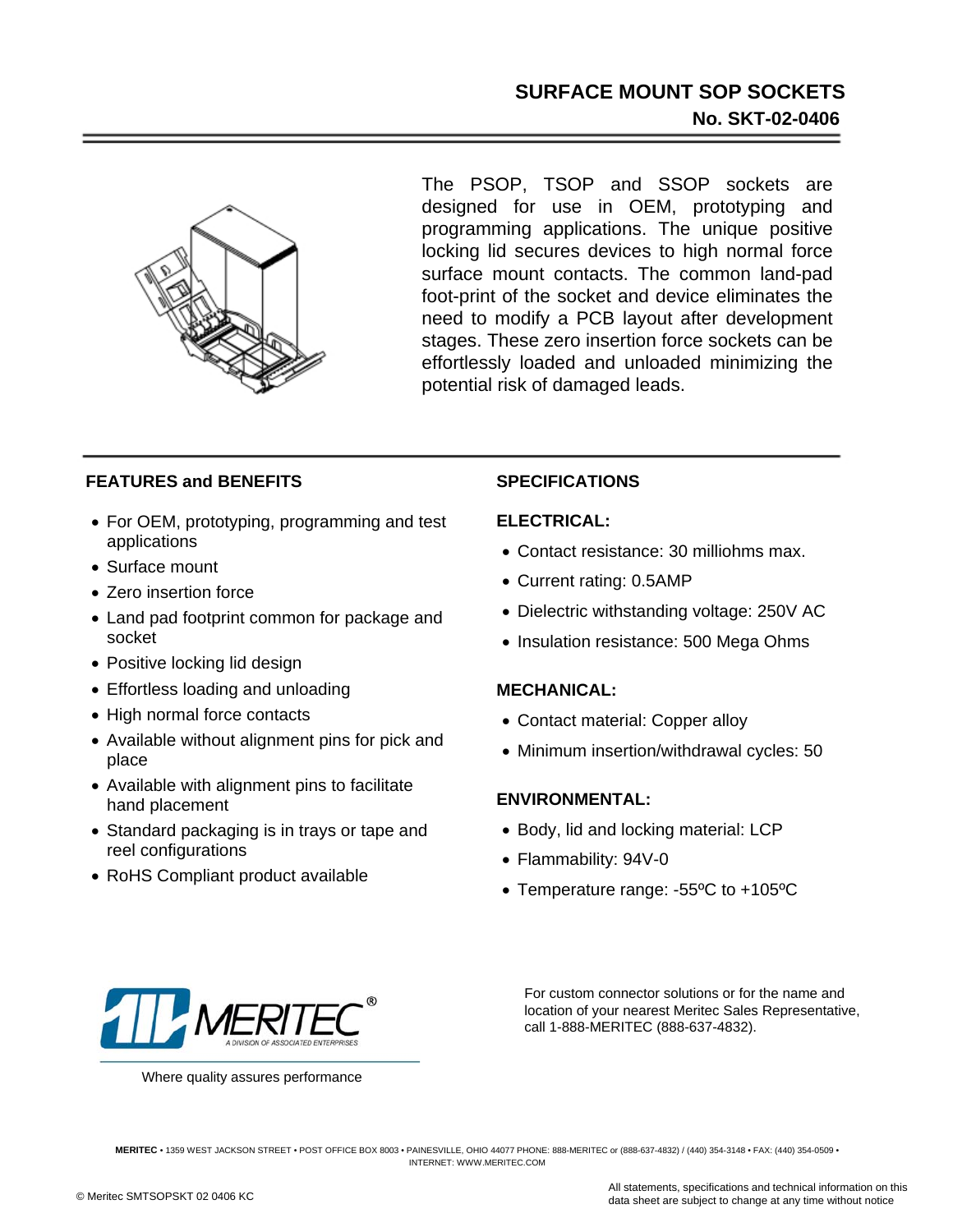# SURFACE MOUNT 1.27mm PSOP SOCKET **No. SKT-02-0406**



millimeters(inches)

### DIMENSION CHART

|                         |    | DIM A |        | DIM B         |        | DIM <sub>C</sub> |        | <b>MERITEC PART NUMBER</b>         |                                 | STANDARD PACKAGE<br>QTY |                |
|-------------------------|----|-------|--------|---------------|--------|------------------|--------|------------------------------------|---------------------------------|-------------------------|----------------|
| <b>IPACKAGE # LEADS</b> |    | mm    | inches | <sub>mm</sub> | inches | mm               | inches | <b>WITHOUT</b><br>IALIGNMENT PINSI | <b>WITH</b><br><b>ALIGNMENT</b> | PER TRAY                | TAPE &<br>REEL |
| .27mm<br>PSOP           | 44 | 30.10 | .185   | 26.67         | .050   | 31.90            | .256،  | 980021-44-X1                       | 980021-44-X2                    | 32                      | $250*$         |

**X** = Designate 0 for SnPb Plating or P for RoHS Compliant Pd Plating

\* Note: When ordering tape and reel packaging, the part number should be followed by the letter "K"



Where quality assures performance

For custom connector solutions or for the name and location of your nearest Meritec Sales Representative, call 1-888-MERITEC (888-637-4832).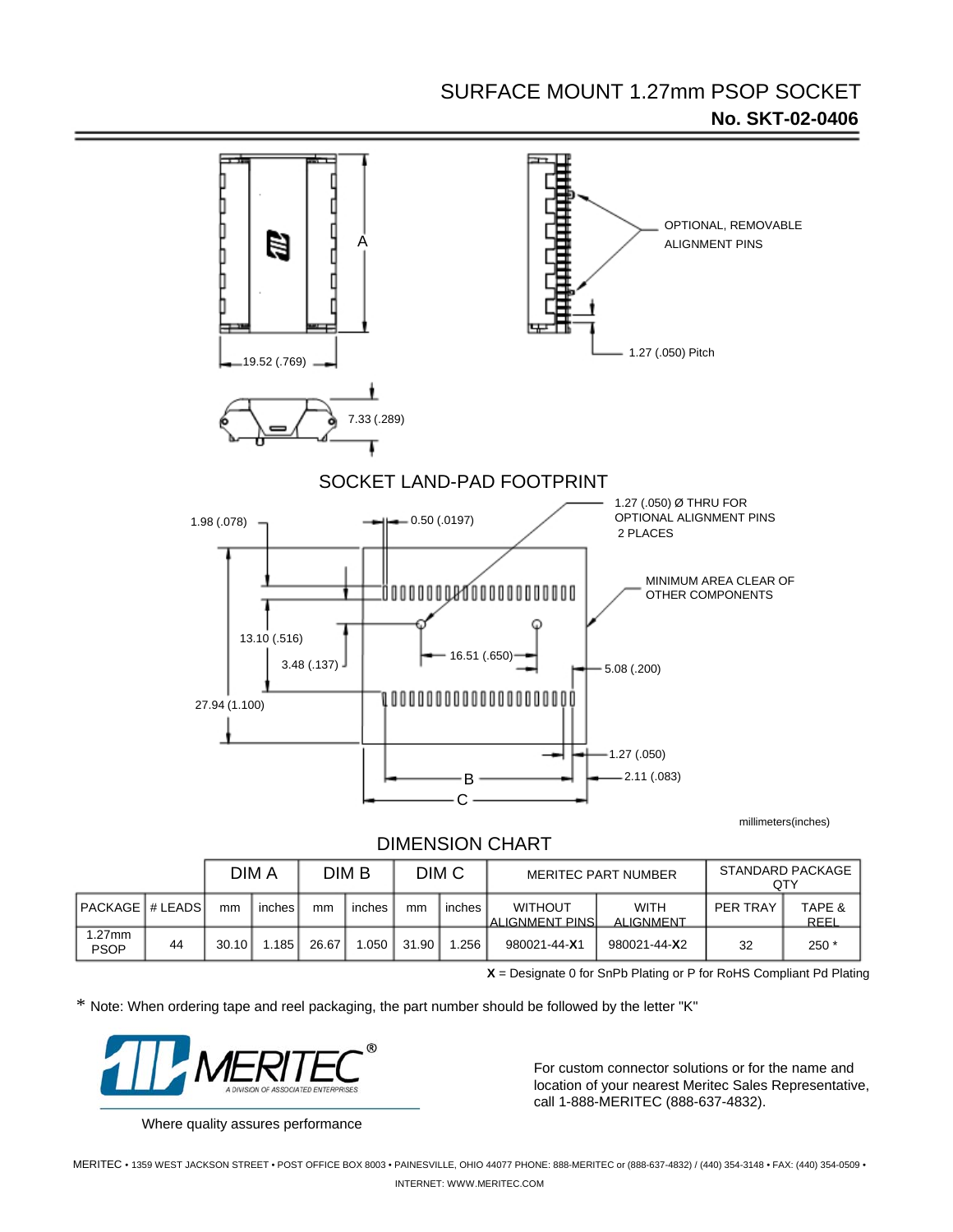# SURFACE MOUNT 0.80mm SSOP SOCKET **No. SKT-02-0406**



## DIMENSION CHART

|                          |    | DIM A |        | DIM B |        | DIM C |        | <b>MERITEC PART NUMBER</b>       |                                             | STANDARD<br>PACKAGE QTY |                |
|--------------------------|----|-------|--------|-------|--------|-------|--------|----------------------------------|---------------------------------------------|-------------------------|----------------|
| PACKAGE # LEADS          |    | mm    | inches | mm    | inches | mm    | inches | <b>WITHOUT</b><br>ALIGNMENT PINS | <b><i>MITH ALIGNMENT</i></b><br><b>PINS</b> | PER TRAY                | TAPE &<br>REEL |
| $0.80$ mm<br><b>SSOP</b> | 56 | 25.60 | .008   | 21.60 | .850   | 27.38 | .078   | 980022-56-X1                     | 980022-56-X2                                | 32                      | $250*$         |

**X** = Designate 0 for SnPb Plating or P for RoHS Compliant Pd Plating

\* Note: When ordering tape and reel packaging, the part number should be followed by the letter "K"



For custom connector solutions or for the name and location of your nearest Meritec Sales Representative, Where quality assures performance call 1-888-MERITEC (888-637-4832).

MERITEC • 1359 WEST JACKSON STREET • POST OFFICE BOX 8003 • PAINESVILLE, OHIO 44077 PHONE: 888-MERITEC or (888-637-4832) / (440) 354-3148 • FAX: (440) 354-0509 • INTERNET: WWW.MERITEC.COM